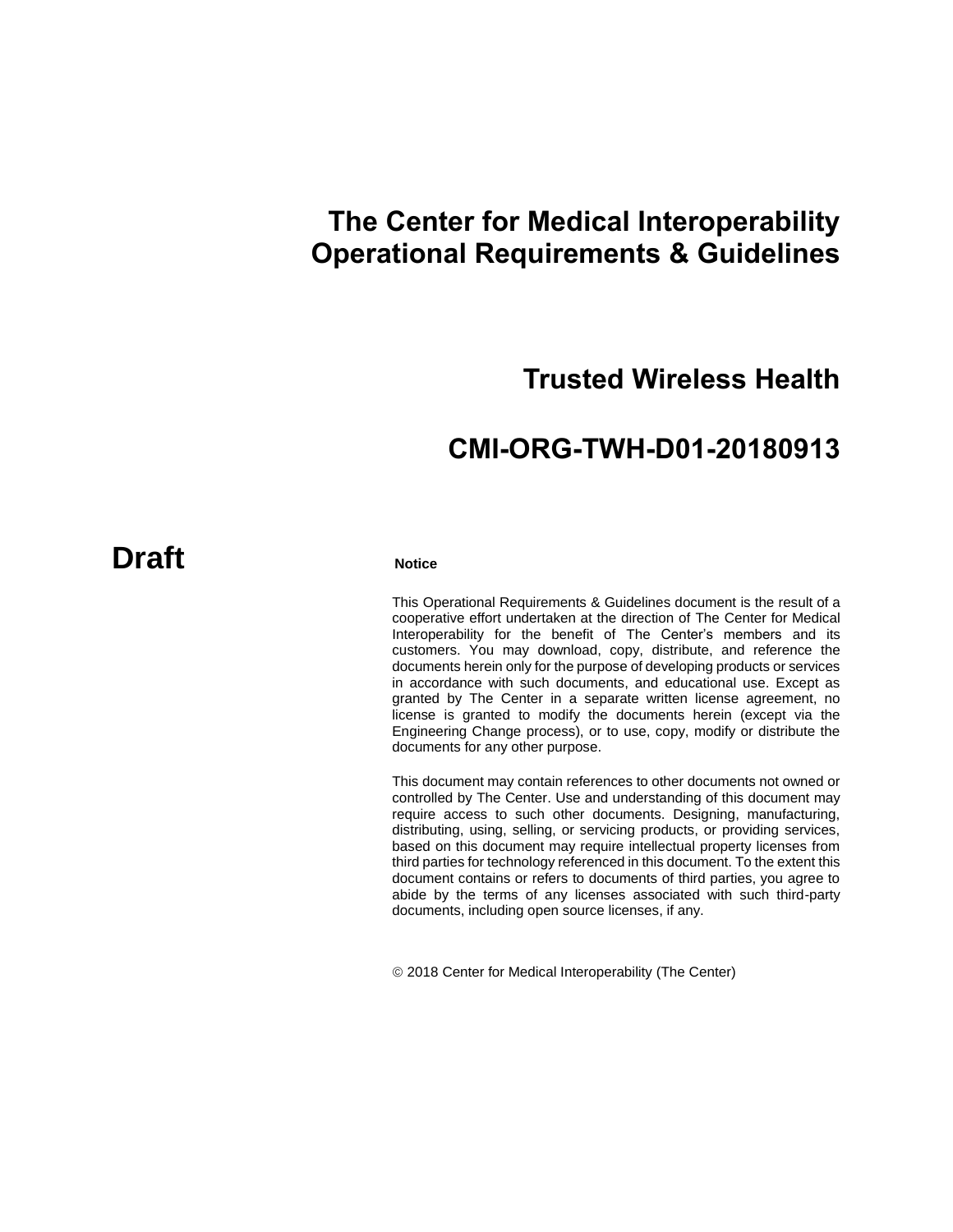# **DISCLAIMER**

This document is furnished on an "AS IS" basis and neither The Center nor its members provides any representation or warranty, express or implied, regarding the accuracy, completeness, noninfringement, or fitness for a particular purpose of this document, or any document referenced herein. Any use or reliance on the information or opinion in this document is at the risk of the user, and The Center and its members shall not be liable for any damage or injury incurred by any person arising out of the completeness, accuracy, or utility of any information or opinion contained in the document.

The Center reserves the right to revise this document for any reason including, but not limited to, changes in laws, regulations, or standards promulgated by various entities, technology advances, or changes in equipment design, manufacturing techniques, or operating procedures described, or referred to, herein.

This document is not to be construed to suggest that any company modify or change any of its products or procedures, nor does this document represent a commitment by The Center or any of its members to purchase any product whether or not it meets the characteristics described in the document. Unless granted in a separate written agreement from The Center, nothing contained herein shall be construed to confer any license or right to any intellectual property. This document is not to be construed as an endorsement of any product or company or as the adoption or promulgation of any guidelines, standards, or recommendations.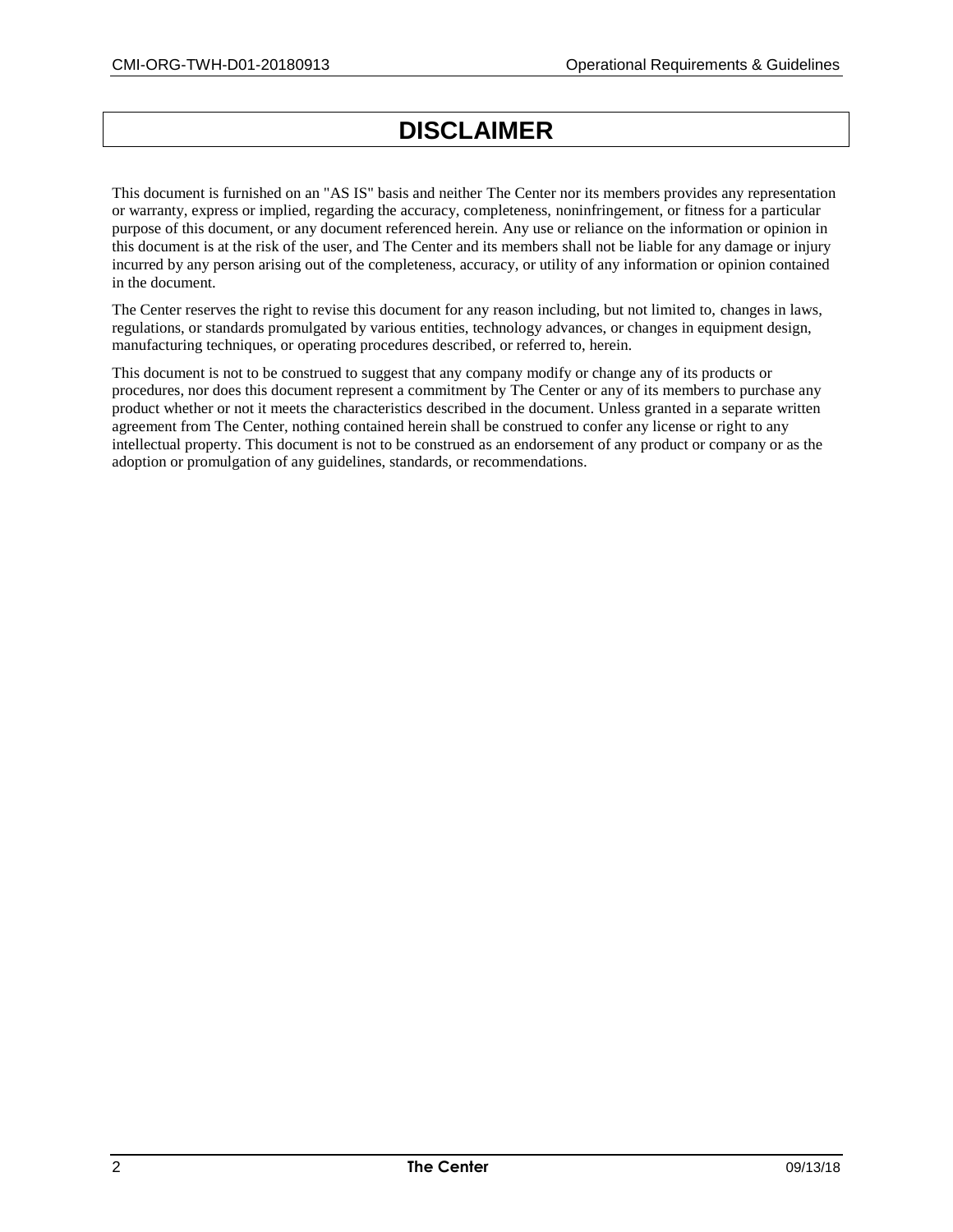# **Document Status Sheet**

|                                         | Document Control Number: CMI-ORG-TWH-D01-20180913 |                                      |                       |               |
|-----------------------------------------|---------------------------------------------------|--------------------------------------|-----------------------|---------------|
|                                         | <b>Document Title:</b> Trusted Wireless Health    |                                      |                       |               |
| <b>Revision History:</b> D01-09/13/2018 |                                                   |                                      |                       |               |
| Date:                                   | September 13, 2018                                |                                      |                       |               |
| Status:                                 | Work in<br>progress                               | <b>Draft</b>                         | Released              | Closed        |
| <b>Distribution Restrictions:</b>       | Author<br>Only                                    | <b>The Center</b><br><i>A</i> Member | The Center<br>Member/ | <b>Public</b> |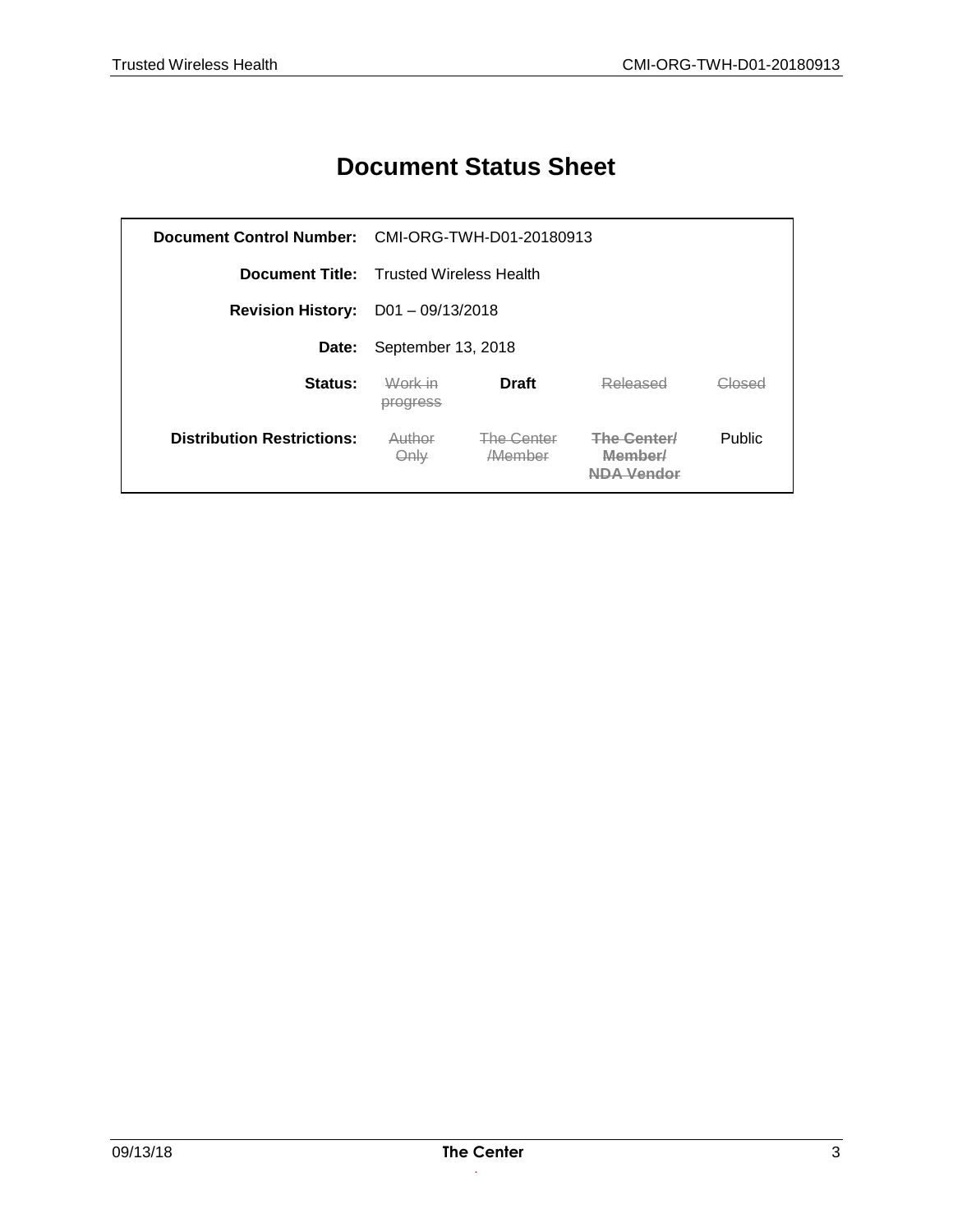# **Contents**

| $\mathbf{1}$       |                                                           |  |  |
|--------------------|-----------------------------------------------------------|--|--|
|                    | 1.1<br>1.2                                                |  |  |
| $\mathcal{L}$      |                                                           |  |  |
|                    | 2.1<br>2.2<br>2.3                                         |  |  |
| 3                  |                                                           |  |  |
| 4                  |                                                           |  |  |
| 5                  |                                                           |  |  |
|                    | 5.1<br>5.2<br>5.3                                         |  |  |
|                    | <b>APPENDIX I</b>                                         |  |  |
|                    | I <sub>1</sub><br>L <sub>2</sub><br>L <sub>3</sub><br>I.4 |  |  |
| <b>APPENDIX II</b> |                                                           |  |  |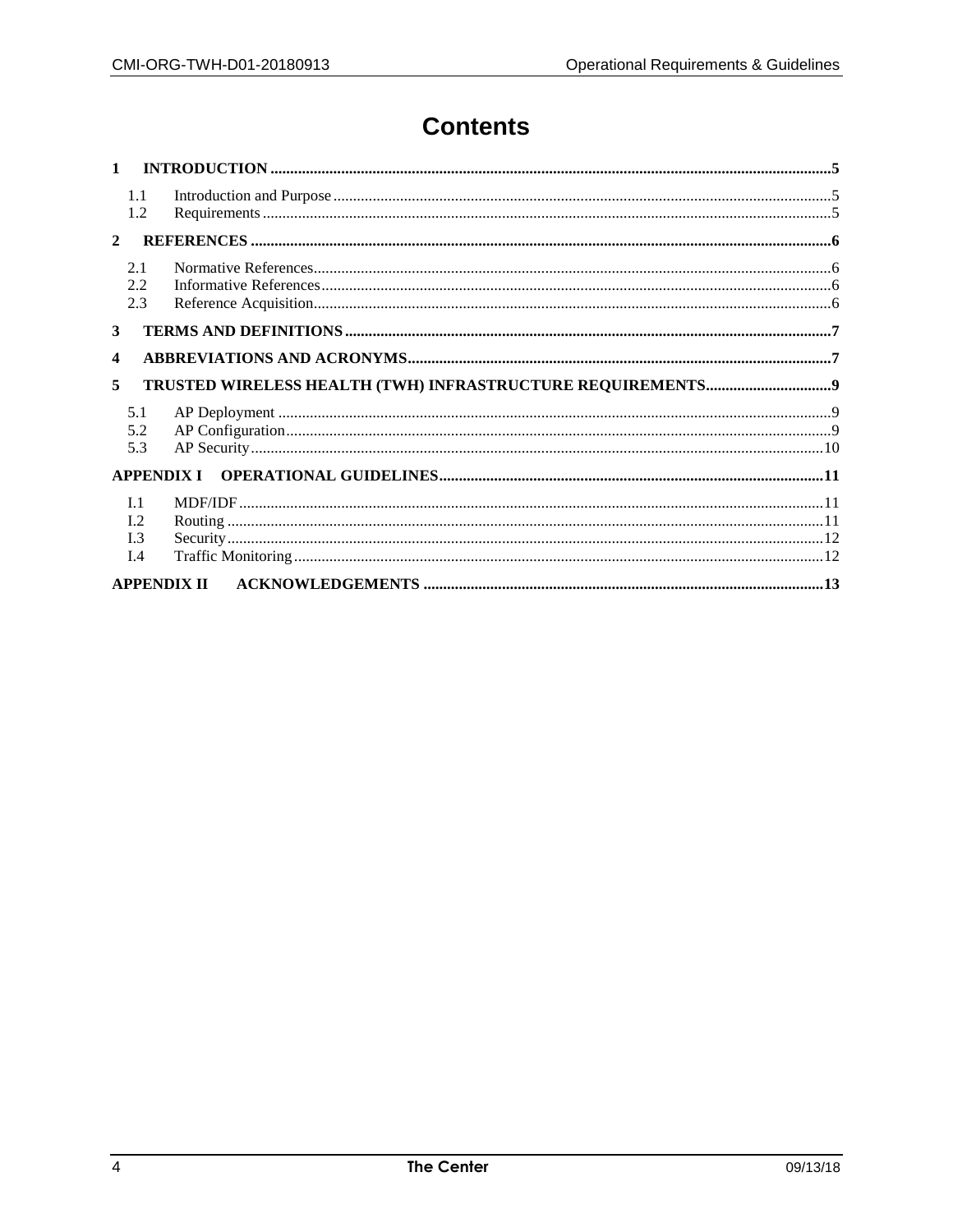### **1 INTRODUCTION**

#### **1.1 Introduction and Purpose**

This document presents Trusted Wireless Health (TWH), a set of proposed requirements and guidelines for Health Delivery Organizations (HDOs) to develop and maintain wireless infrastructure that is consistent, responsive, and secure. This approach makes connectivity a commodity, building a foundation for interoperability at higher levels of the Open Systems Interconnection (OSI) model. Compliance with the operational requirements in this document enables HDOs to provide a foundation for interoperability.

#### **1.2 Requirements**

Throughout this document, the words that are used to define the significance of particular requirements are capitalized. These words are listed below and are as defined b[y \[IETF RFC 2119\]:](#page-5-0)

| "SHALL"      | This word means that the item is an absolute requirement of this specification.                                                                                                                                                                                                         |
|--------------|-----------------------------------------------------------------------------------------------------------------------------------------------------------------------------------------------------------------------------------------------------------------------------------------|
| "SHALL NOT"  | This phrase means that the item is an absolute prohibition of this specification.                                                                                                                                                                                                       |
| "SHOULD"     | This word means that there may exist valid reasons in particular circumstances to ignore this<br>item, but the full implications should be understood and the case carefully weighed before<br>choosing a different course.                                                             |
| "SHOULD NOT" | This phrase means that there may exist valid reasons in particular circumstances when the<br>listed behavior is acceptable or even useful, but the full implications should be understood<br>and the case carefully weighed before implementing any behavior described with this label. |
| MAY          | This word means that this item is truly optional. One vendor may choose to include the item<br>because a particular marketplace requires it or because it enhances the product, for example;<br>another vendor may omit the same item.                                                  |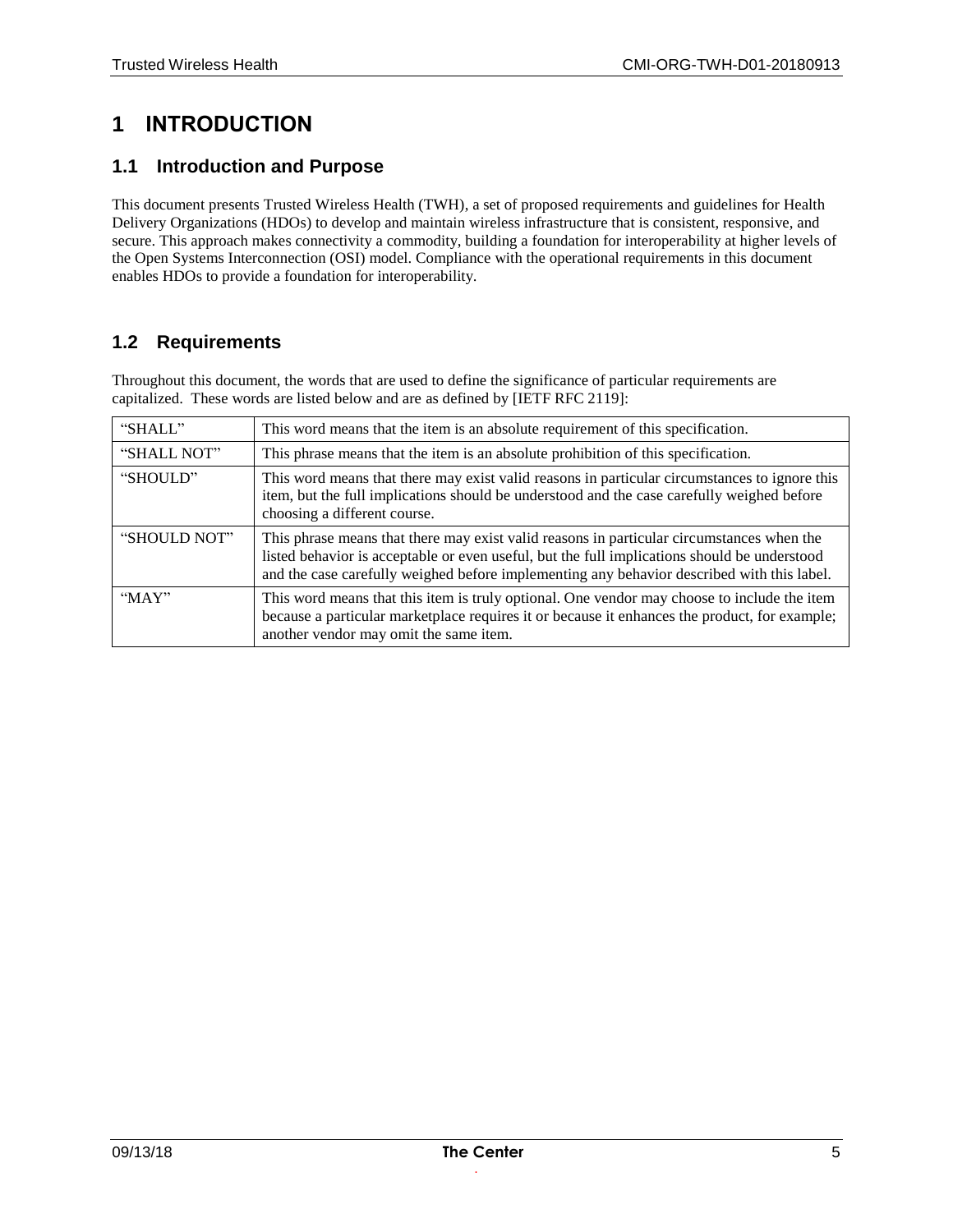### **2 REFERENCES**

#### **2.1 Normative References**

This document does not use normative references.

#### **2.2 Informative References**

<span id="page-5-5"></span><span id="page-5-4"></span><span id="page-5-1"></span><span id="page-5-0"></span>

| [IETF RFC 2119]     | "Key words for use in RFCs to Indicate Requirement Level",<br>https://tools.ietf.org/html/rfc2119                                                                                                                                                                                                                     |
|---------------------|-----------------------------------------------------------------------------------------------------------------------------------------------------------------------------------------------------------------------------------------------------------------------------------------------------------------------|
| [802.11a]           | IEEE 802.11a-1999: Telecommunications and Information Exchange Between Systems —<br>LAN/MAN Specific Requirements — Part 11: Wireless Medium Access Control (MAC) and<br>physical layer (PHY) specifications: High Speed Physical Layer in the 5 GHz band, 2003.                                                      |
| [802.11ac]          | IEEE 802.11ac-Enhancement for 802.11n, 2013                                                                                                                                                                                                                                                                           |
| [802.11b]           | IEEE 802.11b-1999: Telecommunications and information exchange between systems —<br>Local and Metropolitan networks — Specific requirements — Part 11: Wireless LAN<br>Medium Access Control (MAC) and Physical Layer (PHY) specifications: Higher Speed<br>Physical Layer (PHY) Extension in the 2.4 GHz band, 2003. |
| [802.11e]           | IEEE 802.11e: Amendment 8: Medium Access Control (MAC) Quality of Service<br>Enhancements, 2005.                                                                                                                                                                                                                      |
| [802.11g]           | IEEE 802.11g: Local and metropolitan area networks—Specific requirements—Part 11:<br>Wireless LAN Medium Access Control (MAC) and Physical Layer (PHY) Specifications:<br>Further Higher Data Rate Extension in the 2.4 GHz Band, 2003.                                                                               |
| [802.11n]           | IEEE 802.11n: Enhancement for higher throughput, 2009.                                                                                                                                                                                                                                                                |
| [802.11r]           | IEEE 802.11r: Amendment for fast BSS Transitions, 2008.                                                                                                                                                                                                                                                               |
| [802.11ac]          | IEEE 802.11ac Enhancement for higher throughput 2013                                                                                                                                                                                                                                                                  |
|                     | Wi-Fi Vantage™2.0 Wi-Fi® Alliance Vantage 2.0, 2016                                                                                                                                                                                                                                                                   |
| [WFA Hotspot 2.0]   | Wi-Fi® Alliance: Hotspot 2.0 Release 2, 2014.                                                                                                                                                                                                                                                                         |
| [WFA WPA $2^{TM}$ ] | Wi-Fi® Alliance: Wi-Fi® Protected Access (WPA) Enhanced Security Implementation<br>Based on IEEE P802.11i standard, Version 3.1, August, 2004.                                                                                                                                                                        |

#### <span id="page-5-6"></span><span id="page-5-3"></span><span id="page-5-2"></span>**2.3 Reference Acquisition**

- Center for Medical Interoperability (The Center), 8 City Boulevard, Suite 203 | Nashville, TN 37209, USA; Phone +1-615-257-6410[; https://medicalinteroperability.org/](https://medicalinteroperability.org/)
- Wi-Fi® Alliance (WFA), 10900-B Stonelake Boulevard, Suite 126, Austin, Texas 78759 USA; Phone: +1 512 498 9434;<https://www.wi-fi.org/>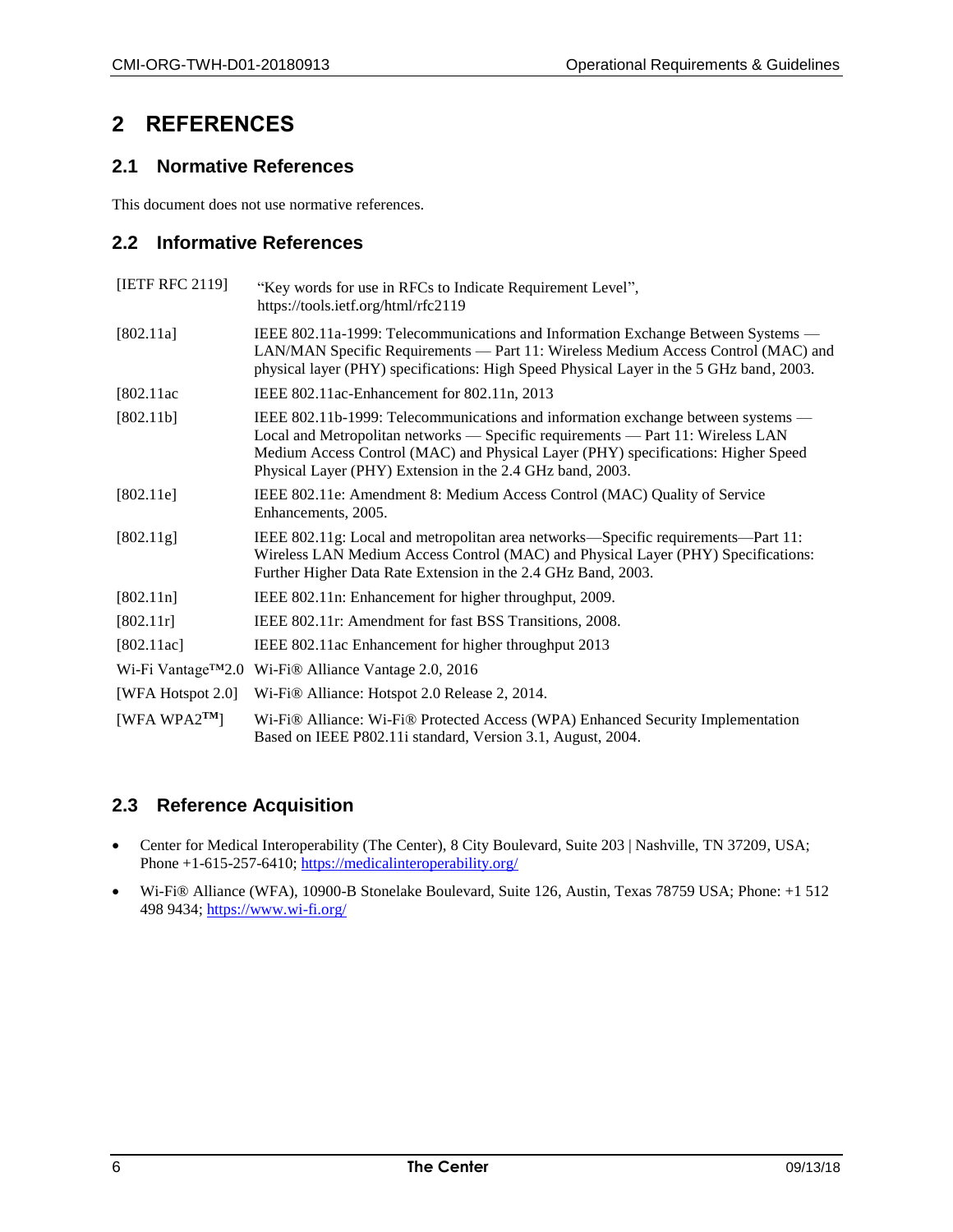# **3 TERMS AND DEFINITIONS**

This document uses the following terms:

| <b>Clinical Network</b>   | Directly pertaining to care delivery, including technical, financial, or<br>communication tasks                   |
|---------------------------|-------------------------------------------------------------------------------------------------------------------|
| <b>Cell</b>               | Intended area of service for a wireless access point                                                              |
| <b>DMARK</b>              | Demarcation point where a carrier equipment transitions to a local<br>administration equipment                    |
| <b>Enterprise Network</b> | Companion tasks to care delivery, including technical, financial, or<br>communication tasks on non-public network |
| <b>Guest Network</b>      | Unrelated to care delivery, originates from patients or visitors                                                  |

### **4 ABBREVIATIONS AND ACRONYMS**

This document uses the following abbreviations:

| AAA         | Authentication, Authorization, and Accounting |
|-------------|-----------------------------------------------|
| AP          | <b>Access Point</b>                           |
| <b>BYOD</b> | Bring your own device                         |
| CLI         | Command Line Interface                        |
| <b>CMI</b>  | Center for Medical Interoperability           |
| dBm         | Decibels relative to one milliwatt (mW)       |
| <b>DHCP</b> | <b>Dynamic Host Configuration Protocol</b>    |
| DMZ         | Demilitarized zone (external facing network)  |
| <b>DHCP</b> | <b>Dynamic Host Configuration Protocol</b>    |
| <b>EIRP</b> | <b>Equivalent Isotropic Radiated Power</b>    |
| <b>FTT</b>  | Flexible Time Triggered                       |
| GHz         | Gigahertz                                     |
| <b>HDO</b>  | Healthcare Delivery Organization              |
| <b>IDF</b>  | Intermediate distribution frame               |
| IP          | Internet protocol                             |
| Mbp/s       | Megabits per second                           |
| <b>MDF</b>  | Main distribution frame                       |
| <b>MCS</b>  | Modulation and Coding Scheme                  |
| <b>NSD</b>  | <b>Network Services Devices</b>               |
| NTP         | <b>Network Time Protocol</b>                  |
| <b>OSI</b>  | Open Systems Interconnection                  |
| PoE         | Power over ethernet                           |
| RF          | Radio Frequency                               |
| <b>RRM</b>  | Radio Resource Management                     |
| <b>SNR</b>  | Signal to noise ratio                         |
| <b>SSID</b> | Service Set Identifier                        |
| TWH         | <b>Trusted Wireless Health</b>                |
| VLAN        | Virtual local area network                    |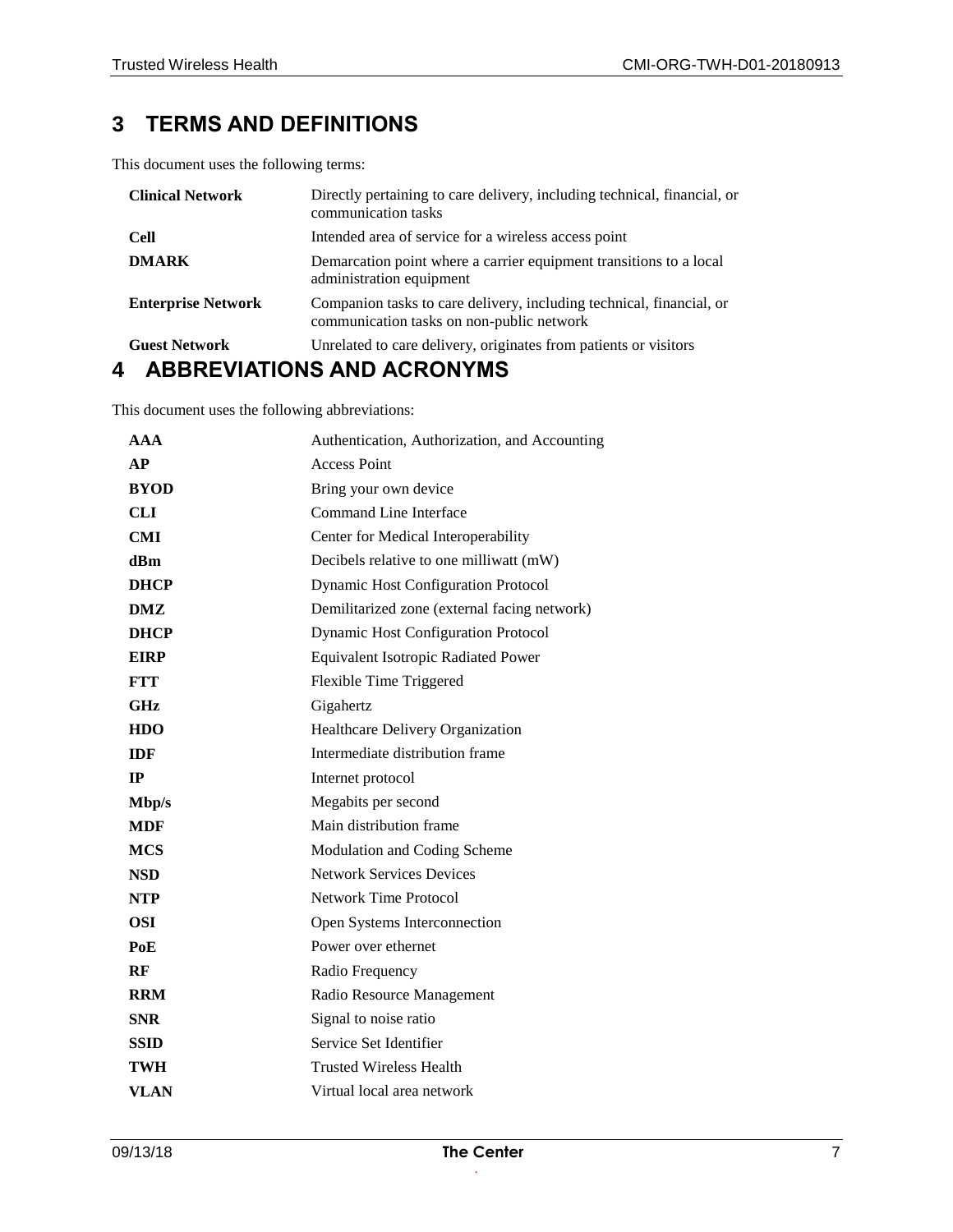| <b>VoIP</b> | Voice over IP           |
|-------------|-------------------------|
| <b>WFA</b>  | WiFi Alliance           |
| <b>WLC</b>  | Wireless LAN Controller |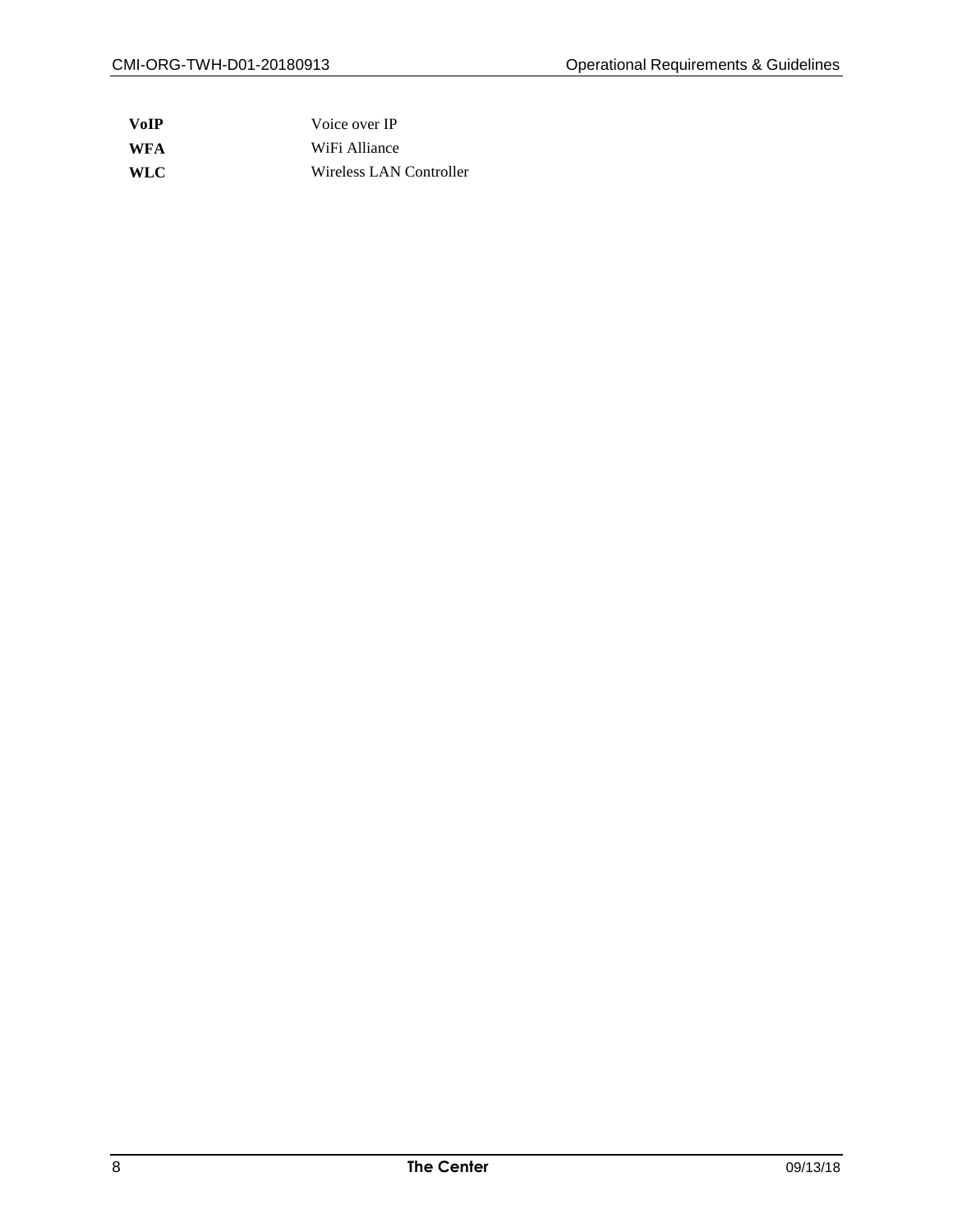# **5 TRUSTED WIRELESS HEALTH (TWH) INFRASTRUCTURE REQUIREMENTS**

This Section presents Trusted Wireless Health requirements related to the wireless infrastructure, specifically wireless Access Point (AP) deployment, configuration and security.

### **5.1 AP Deployment**

APs SHALL be configured such that Clinical Network traffic is not impeded by competing traffic. This can be accomplished by carrying guest traffic and enterprise traffic on different radios and on different channels. By separating these networks, the large and growing volume of patient care and clinical care personnel traffic is isolated from guest traffic, thus freeing up airtime and bandwidth for enterprise and clinical applications. One way guest traffic separation MAY be accomplished is by placing all guest traffic on the 2.4 GHz band, leaving the 5 GHz band for enterprise and clinical communication.

The availability of wireless signal is critical to rapid and error-free transmission of health data. APs SHALL be located to ensure a minimum signal level of -63 dBm, for each SSID, and will be available in 99.5% of the covered area as measured in an RF survey using 100 square feet sampling grids. This survey is performed in the use environment of the network, after construction is complete, to ensure the measured signal levels reflect conditions during care. Similar wireless surveys and traffic monitoring, discussed in Appendix [I.4,](#page-11-0) will be performed at regular intervals to inform necessary changes as the installation ages. The noise floor SHALL be at or below -87dBm in the ISM 2.4 GHz and 5 GHz bands, as measured during the wireless survey.. These signal levels, and the resultant 24dB minimum SNR, are aligned to achieve on average 36 Mb/s data transmission at a Packet Error Rate (PER) of 2%.

A regular grid of APs provides dense coverage while minimizing interference with neighboring APs. APs SHALL be separated by a minimum of 50dB of attenuation/path loss to avoid near-field interference, as measured by no AP receiving a signal from its neighbor at a level of -42dBm or greater. As a rule of thumb, this can be achieved by placing APs no closer than 12' (3.5m) to the next nearest AP. APs operating on the same channel SHALL be separated by a minimum of 82dB of attenuation. This will often equate to placing each AP an average of 44' (13.5m), plus or minus 2' (0.6m), from its nearest neighbor operating on the same channel.

It is critical that all APs operating on the same wireless channel are separated by enough distance and dense material that none impedes any other's clear channel assessments. In order to provide the proper coverage for 2.4 GHz, the power would be reduced, or some of the APs (about ½) would be disabled from transmitting, or a combination of the two.

To avoid interference from overlapping channels, each layer of wireless traffic SHOULD use six or fewer unique channels with a minimum separation of 20MHz between center frequencies. APs serving overlapping Cells SHALL NOT use the same channel. Interference can be limited by placing APs out of their neighbor's line of sight and by ensuring APs on the same channel have at least one Cell of separation.

The environment immediately surrounding an AP can have an outsize effect on performance, and so care must be taken to avoid environmental interference. AP antenna elements SHOULD be placed below the ceiling. APs SHOULD be placed away from obstructions such as I-beams. To ensure coverage in elevators, which are mobile and fully enclosed, APs SHOULD be mounted in elevator cars and attenuated to -30dB., although local building codes will need to be adhered to. Additionally, each AP SHOULD be mounted in a tamper resistant box below a ground plane of 2' x 2' (6 to 8 inches surrounding AP), or larger, although antenna manufactures documentation SHOULD be consulted to insure optimal configuration.

### **5.2 AP Configuration**

Each AP SHALL be configured to transmit at +8 dBm EIRP, plus or minus 3dBM to accommodate local structural circumstances.. This promotes symmetric communication with wireless devices and permits a smaller Cell size, thus increasing the capacity of the network. Wireless LAN Controllers (WLCs) SHALL be configured so that automated RF systems (e.g. RRM) run no more frequently than once per day and run at a low usage time. APs SHALL disable [\[802.11b\].](#page-5-1). APs serving Enterprise Networks or Clinical Networks SHALL support 5Ghz [\[802.11n\]](#page-5-2) wireless.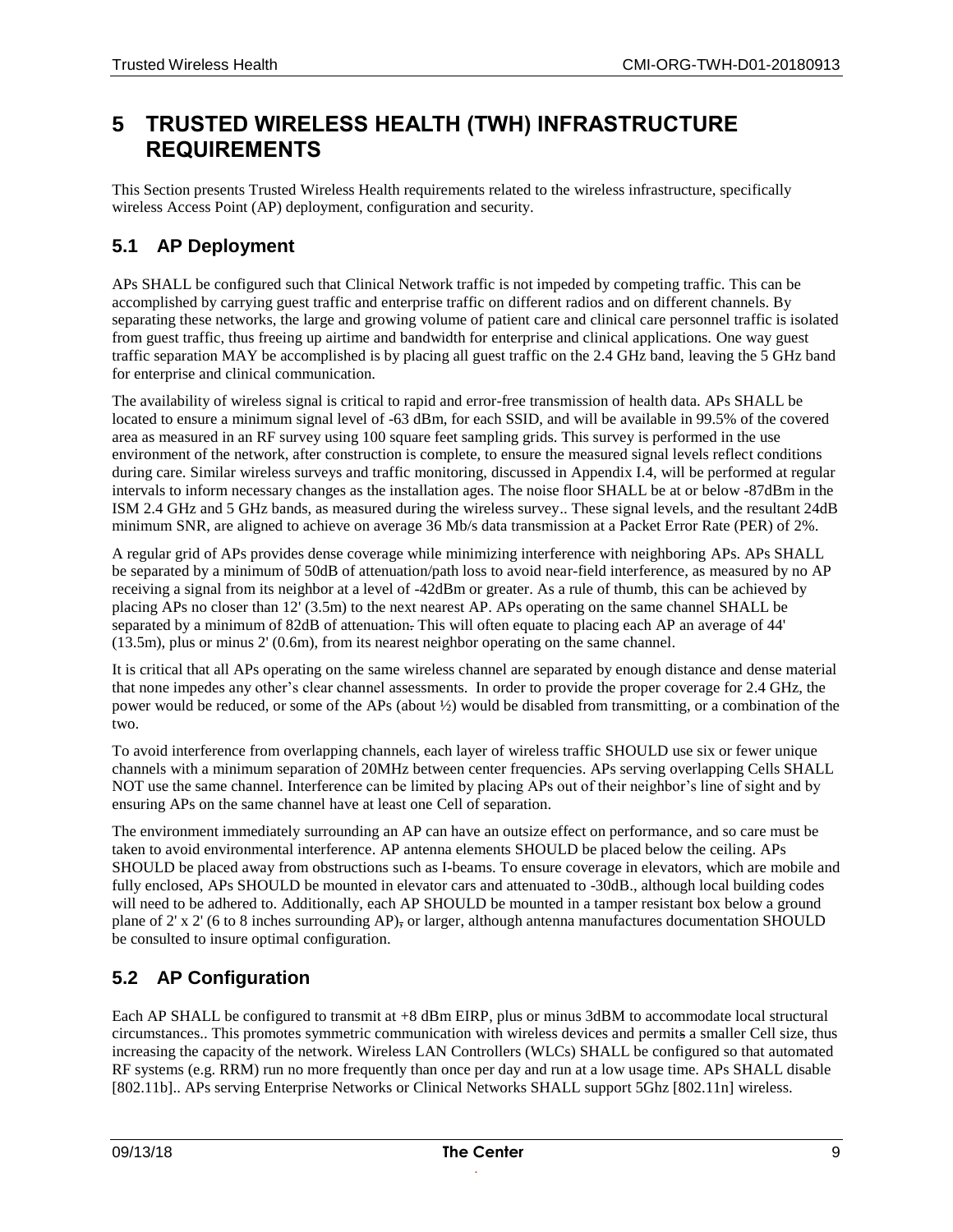All APs SHALL support Wi-Fi Alliance Vantage 2.0<sup>TM</sup> including the optional FTT/r/fast session transfer, which enables prioritization and efficient client roaming behavior with supported devices. APs serving the Enterprise clinical network SHALL support [\[WFA Hotspot 2.0\]](#page-5-3) to aid with discovery and mutually authenticated secure wireless access.

APs SHALL be configured with a beacon data rate of either 12 Mbp/s or 24 Mbp/s. For all APs, data rates for [\[802.11a\]](#page-5-4)[/\[802.11g\]](#page-5-5) SHOULD include 6, 12, 24, & 36 Mbp/s and exclude 9, 18, 48, and 54 Mbp/s. For all APs, Modulation and Coding Scheme (MCS) data rates (802.11n/802.11ac) SHOULD be enabled.

Multicast SHOULD be disabled or minimized on all APs.

APs SHOULD NOT be configured with hidden SSIDs, as any hidden SSID will cause devices to probe. WLCs SHOULD be configured so no more than three SSIDs are offered in any one band (2.4 GHz/5 GHz) to maximize performance.

#### **5.3 AP Security**

APs SHALL authenticate and encrypt all wireless enterprise network communications. APs SHALL require EAP-TLS authentication, or equivalent, (e.g. EAP-SIM on enterprise networks and clinical networks. All devices operating on these networks will be individually credentialed in order to support secure, revocable, and auditable access.

Wireless access controllers SHALL be configured to use 802.1X authentication on ports with physical outlets outside the Main Distribution Frame or Intermediate Distribution Frame (MDF/IDF). Unauthenticated equipment SHALL be disallowed on enterprise networks.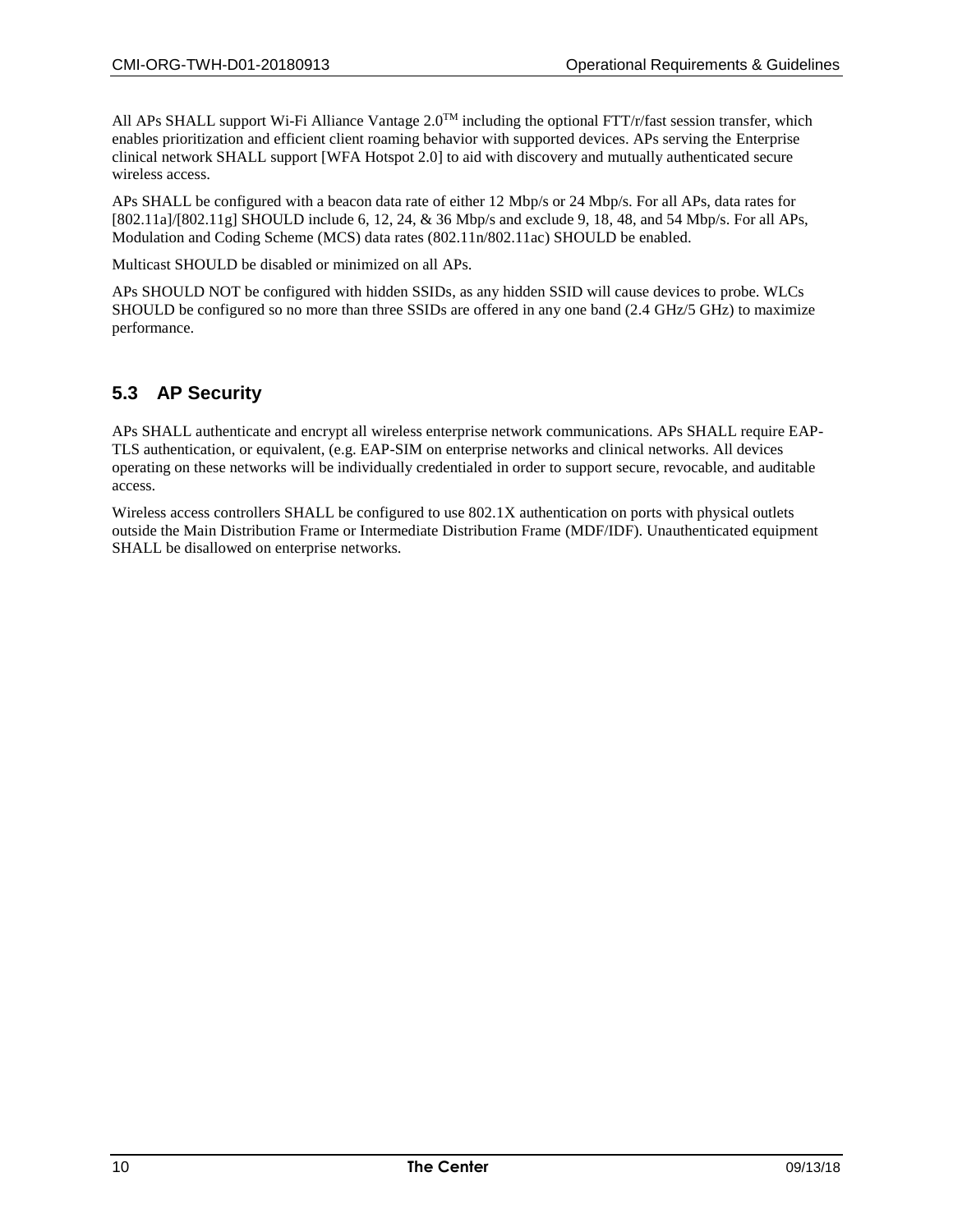### **Appendix I Operational Guidelines**

This section presents common items useful for the design and implementation of a robust wireless network. These are presented as an informative addendum for network engineers.

#### **I.1 MDF/IDF**

Physical and logical network diagrams will be current and readily available. Wired Network components (routers, switches, firewalls, etc.), hereafter referred to as Network Services Devices (NSDs) will be located in the MDF / IDF spaces. MDF / IDF spaces may be co-located with non-network (data transmission) equipment (e.g. servers) and general Information Technology (IT) equipment. An MDF/IDF space will not be co-located with materials that have no direct connection with network or server type equipment (e.g. custodial closet).

An MDF/IDF will be sized to properly rack and cable all core servers and core network gear, as well as the connection DMARK services. Racks in the MDF/IDF are better positioned with at least 3.3'(1m) distance in front and behind for equipment and wiring access.

Switches in the MDF will ideally be under the control of one supervisor engine configured for high reliability and redundancy. IDF to MDF links will be redundant and distributed equally across the IDF switches. IDFs supporting wireless AP connections will have a minimum of three switches configured in a stack. APs will ideally be connected across multiple switches so that the complete failure of a switch will affect fewer than a third of APs on a given floor in any area. Since APs are commonly physically located in a triangular array, with vertices A, B, and C – each vertex can be connected to a different IDF switch.

To solve problems of infection control, aesthetics, RF ground plane needs, and radio placement physics, APs should ideally be mounted in a cut-out in a recessed ceiling cabinet.

The MDF/IDF will ideally be fire resistant as to ingress or egress of a fire and will be equipped with an electronics safe fire suppression system. The MDF/IDF power source will ideally allow for generator backup. The MDF/IDF backup power source will ideally be configured to condition power and sized to support 1-2 hours at 75% processing capacity of a fully populated rack. The MDF/IDF power supply will ideally alert administrative personnel on battery use status when operating on battery power. Cooling in the MDF/IDF will ideally be 125% of expected offered BTUs from all equipment. NSDs providing power-over-Ethernet (PoE) will have redundant power supplies so that failure of one power supply does not take down any APs. Temperature in the MDF/IDF will ideally be no higher than 68 degrees F (20 degrees C).

The MDF/IDF will ideally have a remote, recorded, time-stamped camera which provides a record of activity. The entrance to the MDF/IDF will ideally be locked with restricted access with mechanical key or electronic key-card access.

#### **I.2 Routing**

A redundant firewall will be configured with multiple defined virtual networks (VLANs): external (carrier circuit), guest, DMZ, and private – ordered from most public-facing to most private-facing. The private network may be further divided behind the firewall into functional areas such as, but not limited to, business office, database servers, enterprise services, clinical services, biomed engineering, medical devices, and nurse call or phone systems. In turn these networks could be divided into OSI Layer 3 routable traffic to limit broadcast traffic in the network and unintended consequences to small areas.

Network equipment will have an IP address on a private management VLAN, to restrict remote access. It is recommended to select a management VLAN, other than the default management VLAN (usually named VLAN1)…

Guest traffic will only have access to the carrier public internet.

To connect devices which do not support authentication (e.g. printers), fixed VLAN ports could be placed on the firewall in a network located between the private and the DMZ security levels.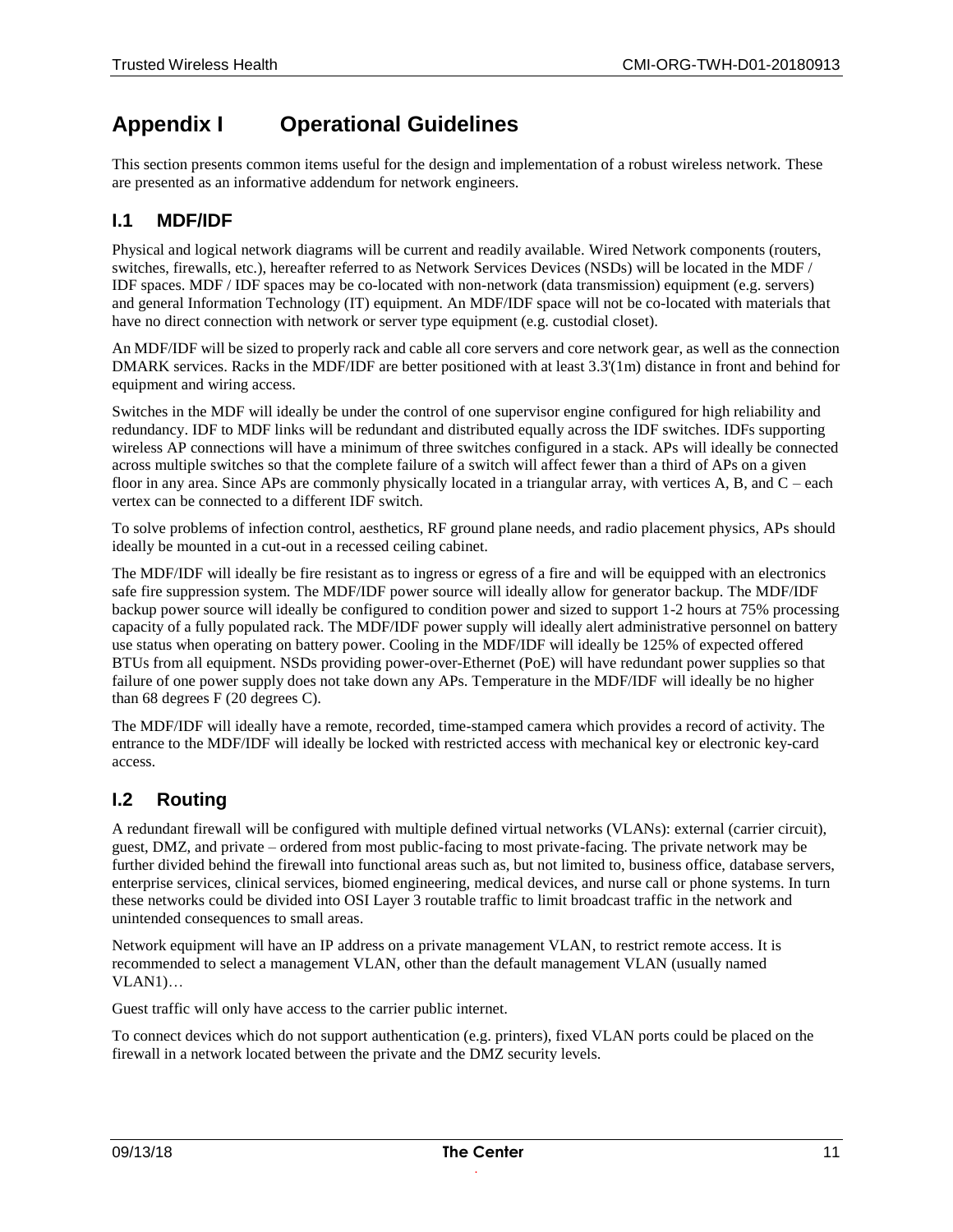DHCP Servers will ideally be configured to preserve IP address space used by NSDs for routing purposes. Linkstate routing protocols will ideally be implemented over any form of distance vector protocols. NSDs will point to a redundant Network Time Protocol (NTP) server.

Each HDO may provision Wi-Fi® calling routes and access list filters for VoIP systems to balance reliability of calls made over Wi-Fi®.

#### **I.3 Security**

All AAA access activity logs will be preserved for a specified period (e.g., three years). NSDs will use secure connections, including Command Line Interface (CLI) access. NSD's will use AAA for all management access.

#### <span id="page-11-0"></span>**I.4 Traffic Monitoring**

Traffic loads on the network will be assessed periodically (e.g., twice or more per year). The HDO will regularly scan for unauthorized access and work to eliminate their connection to networks.

Stationary devices (e.g. printers) will not be on the wireless network, and will have local wireless disabled.

BYOD devices will have a mobile device management system (MDM) to monitor compliance to ensure compliance to established uses and responsibilities.

Guest traffic access will ideally be changed periodically (e.g., monthly) to reduce traffic from unexpected sources (e.g., neighboring businesses).

Multicast packets will ideally be converted to unicast, and IGMP configured to distribute traffic only to APs with interested clients.

VoIP traffic will ideally be on an SSID that addresses the impact of roam-time on signal quality. For enterprise or clinical VoIP traffic, [\[802.11r\]](#page-5-6) protocols can help ensure fast, secure roaming. The HDO will ideally use content filters for traffic monitoring.